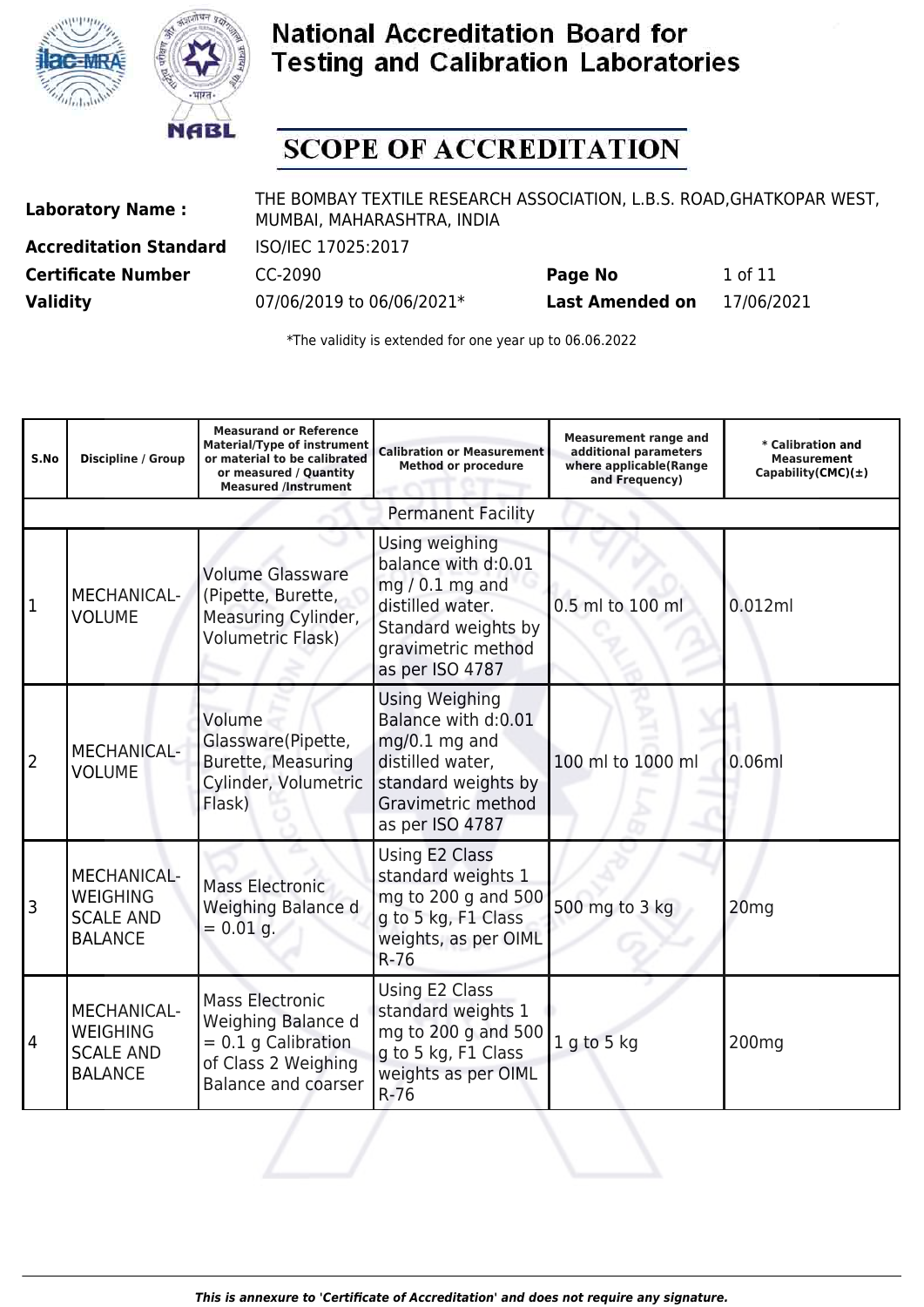



# **SCOPE OF ACCREDITATION**

**Laboratory Name :** THE BOMBAY TEXTILE RESEARCH ASSOCIATION, L.B.S. ROAD,GHATKOPAR WEST, MUMBAI, MAHARASHTRA, INDIA

**Accreditation Standard** ISO/IEC 17025:2017

**Certificate Number** CC-2090 **Page No** 2 of 11 **Validity** 07/06/2019 to 06/06/2021\* **Last Amended on** 17/06/2021

| S.No | Discipline / Group                                                          | <b>Measurand or Reference</b><br><b>Material/Type of instrument</b><br>or material to be calibrated<br>or measured / Quantity<br><b>Measured /Instrument</b> | <b>Calibration or Measurement</b><br><b>Method or procedure</b>                                                                                                      | <b>Measurement range and</b><br>additional parameters<br>where applicable(Range<br>and Frequency) | * Calibration and<br><b>Measurement</b><br>Capability(CMC) $(\pm)$ |
|------|-----------------------------------------------------------------------------|--------------------------------------------------------------------------------------------------------------------------------------------------------------|----------------------------------------------------------------------------------------------------------------------------------------------------------------------|---------------------------------------------------------------------------------------------------|--------------------------------------------------------------------|
| 5    | MECHANICAL-<br><b>WEIGHING</b><br><b>SCALE AND</b><br><b>BALANCE</b>        | <b>Mass Electronic</b><br>Weighing Balance d<br>$= 0.1$ mg.<br><b>Calibration of Class</b><br>1 Weighing Balance<br>and coarser                              | Using E2 Class<br>standard weights 1<br>mg to 200 g as per<br><b>OIML R-76</b>                                                                                       | 10 mg to 200 g                                                                                    | 0.3 <sub>mg</sub>                                                  |
| 6    | <b>MECHANICAL-</b><br><b>WEIGHING</b><br><b>SCALE AND</b><br><b>BALANCE</b> | <b>WEIGHING BALANCE</b><br>$d = 0.01$ mg                                                                                                                     | <b>USING E2 CLASS</b><br><b>STANDARD</b><br>WEIGHTS 1 mg TO<br>200 g AS PER OIML R<br>76                                                                             | 1 mg to 80 g                                                                                      | 0.03mg                                                             |
|      | <b>MECHANICAL-</b><br><b>WEIGHING</b><br><b>SCALE AND</b><br><b>BALANCE</b> | <b>WEIGHING BALANCE</b><br>$d = 0.01$ mg                                                                                                                     | <b>USING E2 CLASS</b><br><b>STANDARD</b><br><b>WEIGHTS 1mg TO</b><br>200g AS PER OIML R<br>76                                                                        | 1 mg to 80 g                                                                                      | 0.03mg                                                             |
| 8    | MECHANICAL-<br><b>WEIGHTS</b>                                               | Calibration of F2<br>Class weights and<br>coarser                                                                                                            | Using E2 Class<br>standard weights<br>$1mg-200g$ and<br>Balance of d:0.01<br>mg/0.1 mg upto 200<br>g. As per OIML R-111<br>substitution method<br>through ABBA cycle | 1 <sub>q</sub>                                                                                    | 0.03mg                                                             |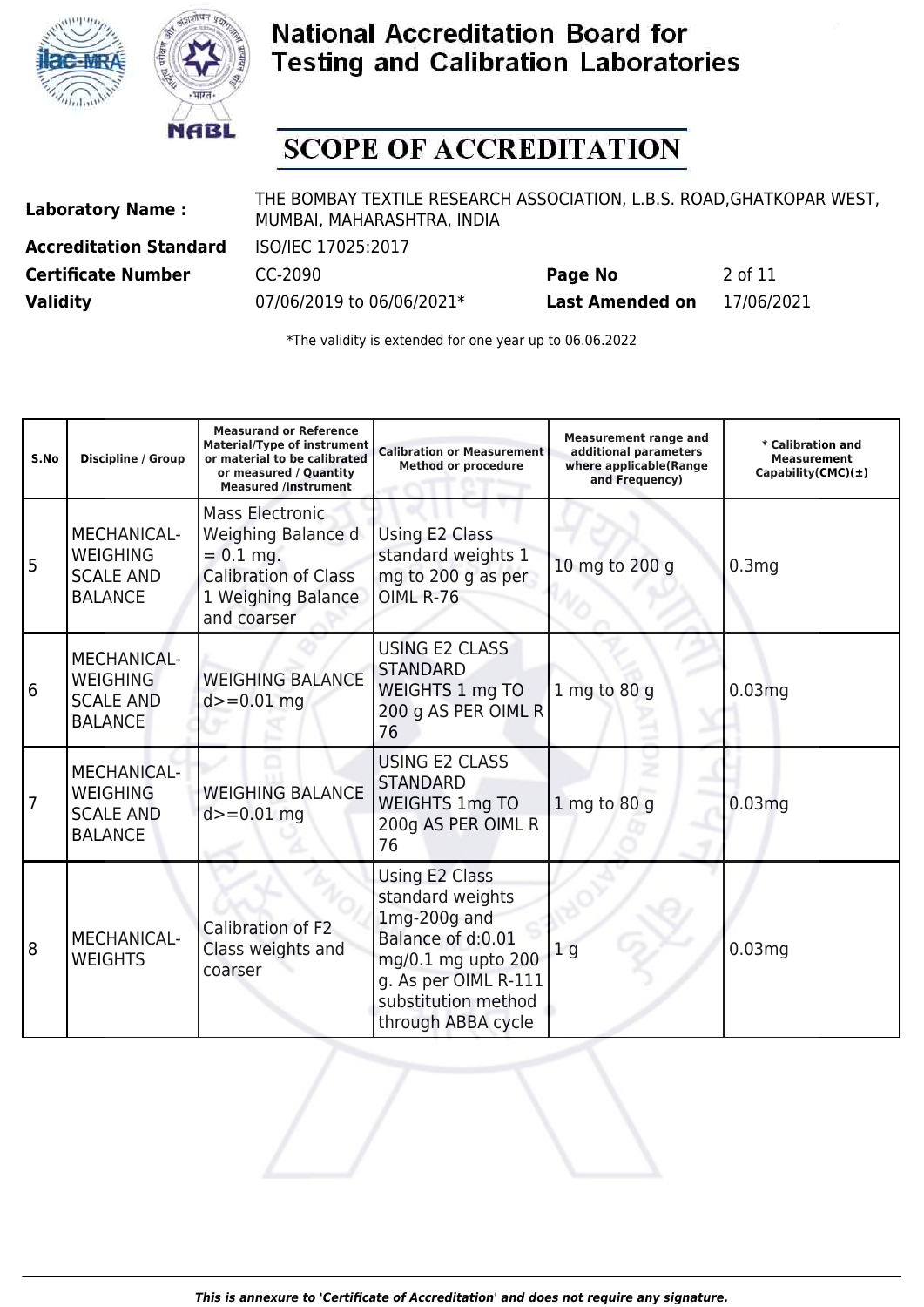



## **SCOPE OF ACCREDITATION**

**Laboratory Name :** THE BOMBAY TEXTILE RESEARCH ASSOCIATION, L.B.S. ROAD,GHATKOPAR WEST, MUMBAI, MAHARASHTRA, INDIA

**Accreditation Standard** ISO/IEC 17025:2017

**Certificate Number** CC-2090 **Page No** 3 of 11 **Validity** 07/06/2019 to 06/06/2021\* **Last Amended on** 17/06/2021

| S.No | Discipline / Group                   | <b>Measurand or Reference</b><br><b>Material/Type of instrument</b><br>or material to be calibrated<br>or measured / Ouantity<br><b>Measured /Instrument</b> | <b>Calibration or Measurement</b><br><b>Method or procedure</b>                                                                                                             | <b>Measurement range and</b><br>additional parameters<br>where applicable(Range<br>and Frequency) | * Calibration and<br><b>Measurement</b><br>Capability(CMC) $(\pm)$ |
|------|--------------------------------------|--------------------------------------------------------------------------------------------------------------------------------------------------------------|-----------------------------------------------------------------------------------------------------------------------------------------------------------------------------|---------------------------------------------------------------------------------------------------|--------------------------------------------------------------------|
| 9    | MECHANICAL-<br><b>WEIGHTS</b>        | Calibration of F2<br>Class weights and<br>coarser                                                                                                            | <b>Using E2 Class</b><br>standard weights<br>$1mg-200g$ and<br>Balance of d:0.01<br>mg/0.1 mg upto 200<br>g. As per OIML R-111<br>substitution method<br>through ABBA cycle | 1 <sub>mg</sub>                                                                                   | 0.02 <sub>mg</sub>                                                 |
| 10   | <b>MECHANICAL-</b><br><b>WEIGHTS</b> | Calibration of F2<br>Class weights and<br>coarser                                                                                                            | Using E2 Class<br>standard weights<br>$1mg-200g$ and<br>Balance of d:0.01<br>mg/0.1 mg upto 200<br>g. As per OIML R-111<br>substitution method<br>through ABBA cycle        | 10 <sub>g</sub>                                                                                   | 0.06 <sub>mg</sub>                                                 |
| 11   | MECHANICAL-<br><b>WEIGHTS</b>        | Calibration of F2<br>Class weights and<br>coarser                                                                                                            | Using E2 Class<br>standard weights<br>$1mg-200g$ and<br>Balance of d:0.01<br>mg/0.1 mg upto 200<br>g. As per OIML R-111<br>substitution method<br>through ABBA cycle        | 10 <sub>mg</sub>                                                                                  | 0.02 <sub>mg</sub>                                                 |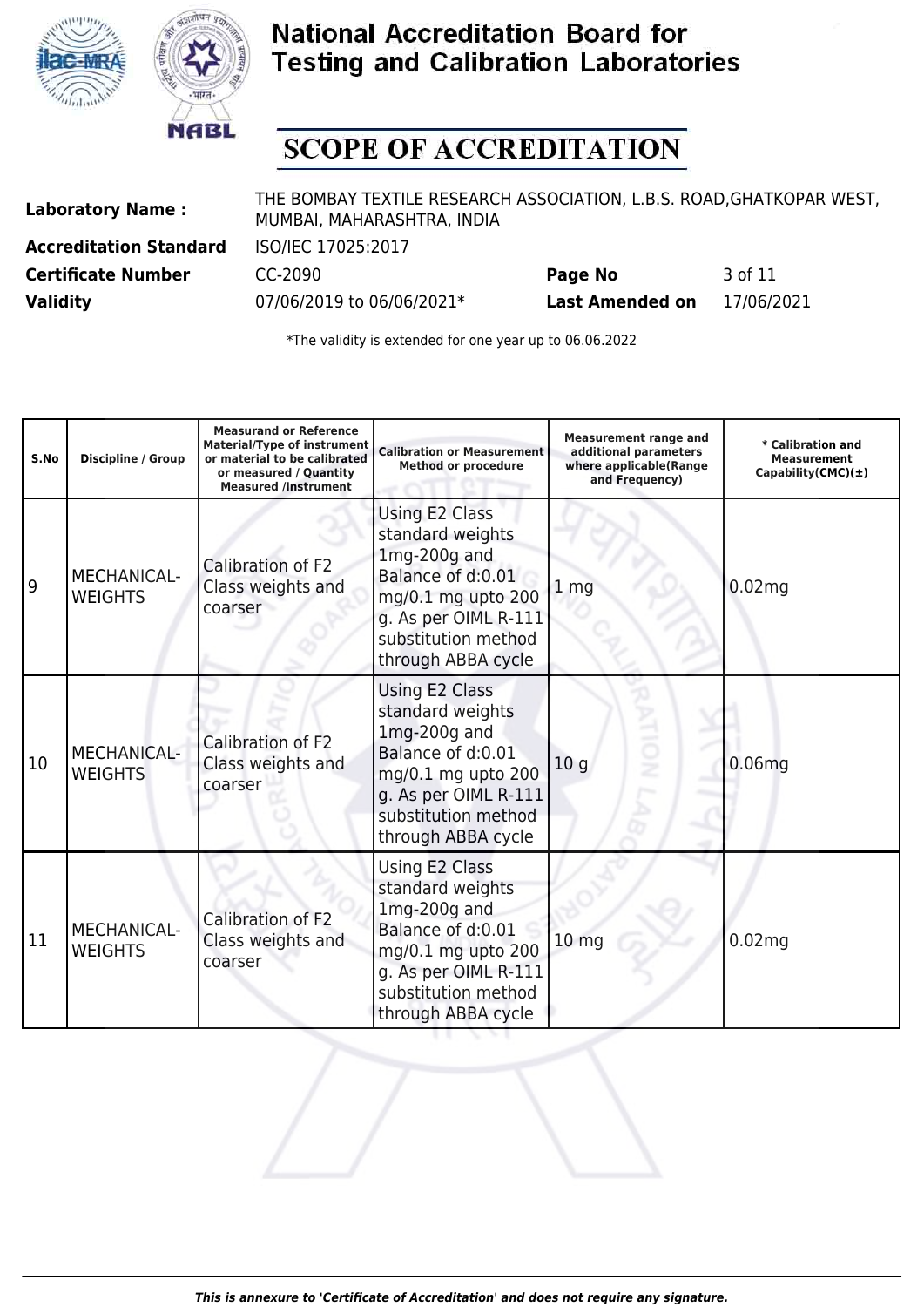



## **SCOPE OF ACCREDITATION**

**Laboratory Name :** THE BOMBAY TEXTILE RESEARCH ASSOCIATION, L.B.S. ROAD,GHATKOPAR WEST, MUMBAI, MAHARASHTRA, INDIA

**Accreditation Standard** ISO/IEC 17025:2017

**Certificate Number CC-2090 Page No** 4 of 11 **Validity** 07/06/2019 to 06/06/2021\* **Last Amended on** 17/06/2021

| S.No | <b>Discipline / Group</b>            | <b>Measurand or Reference</b><br><b>Material/Type of instrument</b><br>or material to be calibrated<br>or measured / Quantity<br><b>Measured /Instrument</b> | <b>Calibration or Measurement</b><br><b>Method or procedure</b>                                                                                                      | <b>Measurement range and</b><br>additional parameters<br>where applicable(Range<br>and Frequency) | * Calibration and<br><b>Measurement</b><br>Capability(CMC) $(\pm)$ |
|------|--------------------------------------|--------------------------------------------------------------------------------------------------------------------------------------------------------------|----------------------------------------------------------------------------------------------------------------------------------------------------------------------|---------------------------------------------------------------------------------------------------|--------------------------------------------------------------------|
| 12   | MECHANICAL-<br><b>WEIGHTS</b>        | Calibration of F2<br>Class weights and<br>coarser                                                                                                            | Using E2 Class<br>standard weights<br>$1mg-200g$ and<br>Balance of d:0.01<br>mg/0.1 mg upto 200<br>g. As per OIML R-111<br>substitution method<br>through ABBA cycle | 100q                                                                                              | 0.2mg                                                              |
| 13   | <b>MECHANICAL-</b><br><b>WEIGHTS</b> | Calibration of F2<br>Class weights and<br>coarser                                                                                                            | Using E2 Class<br>standard weights<br>$1mg-200g$ and<br>Balance of d:0.01<br>mg/0.1 mg upto 200<br>g. As per OIML R-111<br>substitution method<br>through ABBA cycle | $100$ mg                                                                                          | 0.02 <sub>mg</sub>                                                 |
| 14   | MECHANICAL-<br><b>WEIGHTS</b>        | Calibration of F2<br>Class weights and<br>coarser                                                                                                            | Using E2 Class<br>standard weights<br>$1mg-200g$ and<br>Balance of d:0.01<br>mg/0.1 mg upto 200<br>g. As per OIML R-111<br>substitution method<br>through ABBA cycle | 2g                                                                                                | 0.04 <sub>mg</sub>                                                 |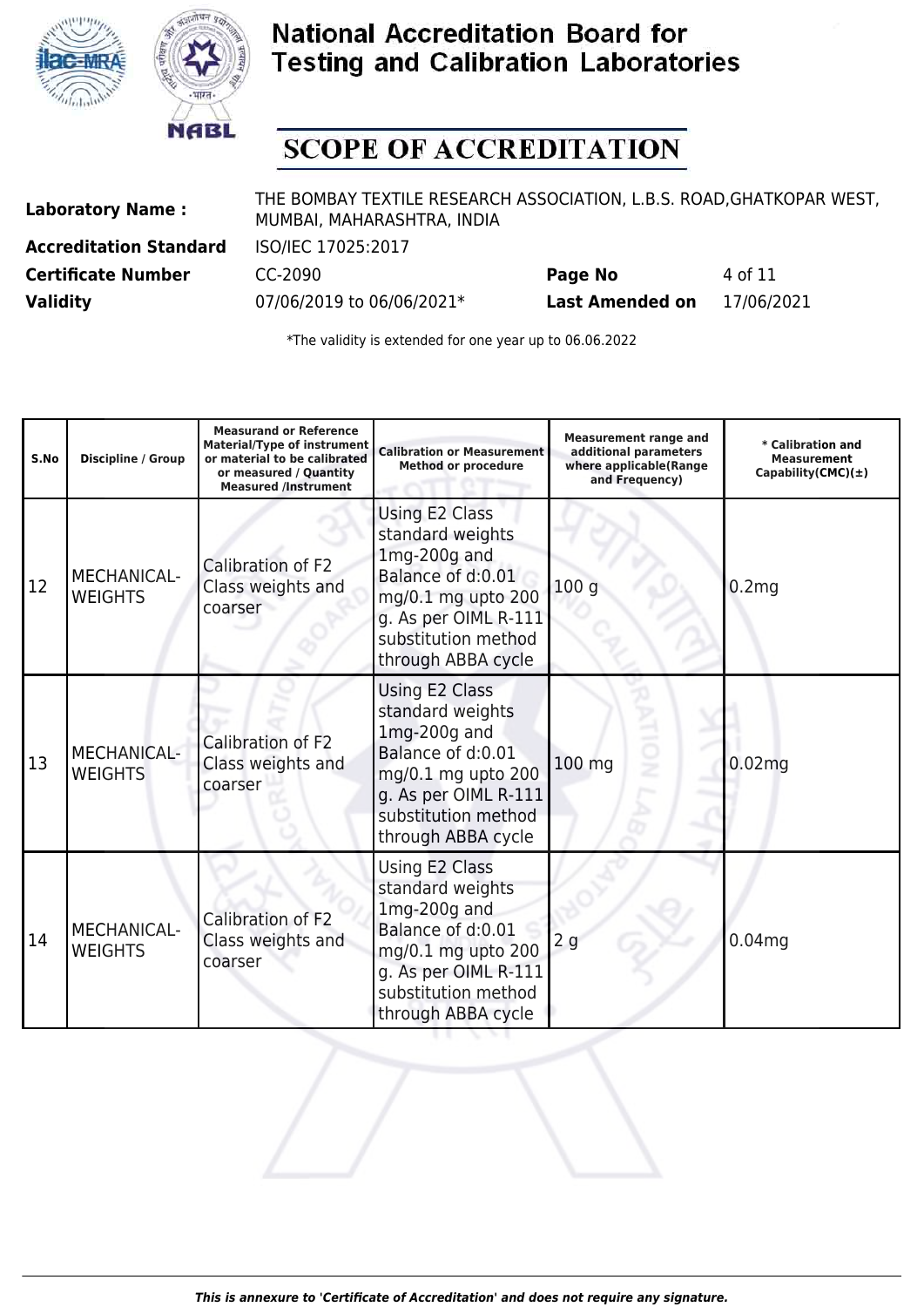



## **SCOPE OF ACCREDITATION**

**Laboratory Name :** THE BOMBAY TEXTILE RESEARCH ASSOCIATION, L.B.S. ROAD,GHATKOPAR WEST, MUMBAI, MAHARASHTRA, INDIA

**Accreditation Standard** ISO/IEC 17025:2017

**Certificate Number** CC-2090 **Page No** 5 of 11 **Validity** 07/06/2019 to 06/06/2021\* **Last Amended on** 17/06/2021

| S.No | <b>Discipline / Group</b>            | <b>Measurand or Reference</b><br><b>Material/Type of instrument</b><br>or material to be calibrated<br>or measured / Ouantity<br><b>Measured /Instrument</b> | <b>Calibration or Measurement</b><br><b>Method or procedure</b>                                                                                                      | <b>Measurement range and</b><br>additional parameters<br>where applicable(Range<br>and Frequency) | * Calibration and<br><b>Measurement</b><br>Capability(CMC) $(\pm)$ |
|------|--------------------------------------|--------------------------------------------------------------------------------------------------------------------------------------------------------------|----------------------------------------------------------------------------------------------------------------------------------------------------------------------|---------------------------------------------------------------------------------------------------|--------------------------------------------------------------------|
| 15   | MECHANICAL-<br><b>WEIGHTS</b>        | Calibration of F2<br>Class weights and<br>coarser                                                                                                            | Using E2 Class<br>standard weights<br>$1mg-200g$ and<br>Balance of d:0.01<br>mg/0.1 mg upto 200<br>g. As per OIML R-111<br>substitution method<br>through ABBA cycle | 2 <sub>mg</sub>                                                                                   | 0.02 <sub>mg</sub>                                                 |
| 16   | <b>MECHANICAL-</b><br><b>WEIGHTS</b> | Calibration of F2<br>Class weights and<br>coarser                                                                                                            | Using E2 Class<br>standard weights<br>$1mg-200g$ and<br>Balance of d:0.01<br>mg/0.1 mg upto 200<br>g. As per OIML R-111<br>substitution method<br>through ABBA cycle | 20 <sub>g</sub>                                                                                   | 0.08 <sub>mg</sub>                                                 |
| 17   | MECHANICAL-<br><b>WEIGHTS</b>        | Calibration of F2<br>Class weights and<br>coarser                                                                                                            | Using E2 Class<br>standard weights<br>$1mg-200g$ and<br>Balance of d:0.01<br>mg/0.1 mg upto 200<br>g. As per OIML R-111<br>substitution method<br>through ABBA cycle | 20 mg                                                                                             | 0.02 <sub>mg</sub>                                                 |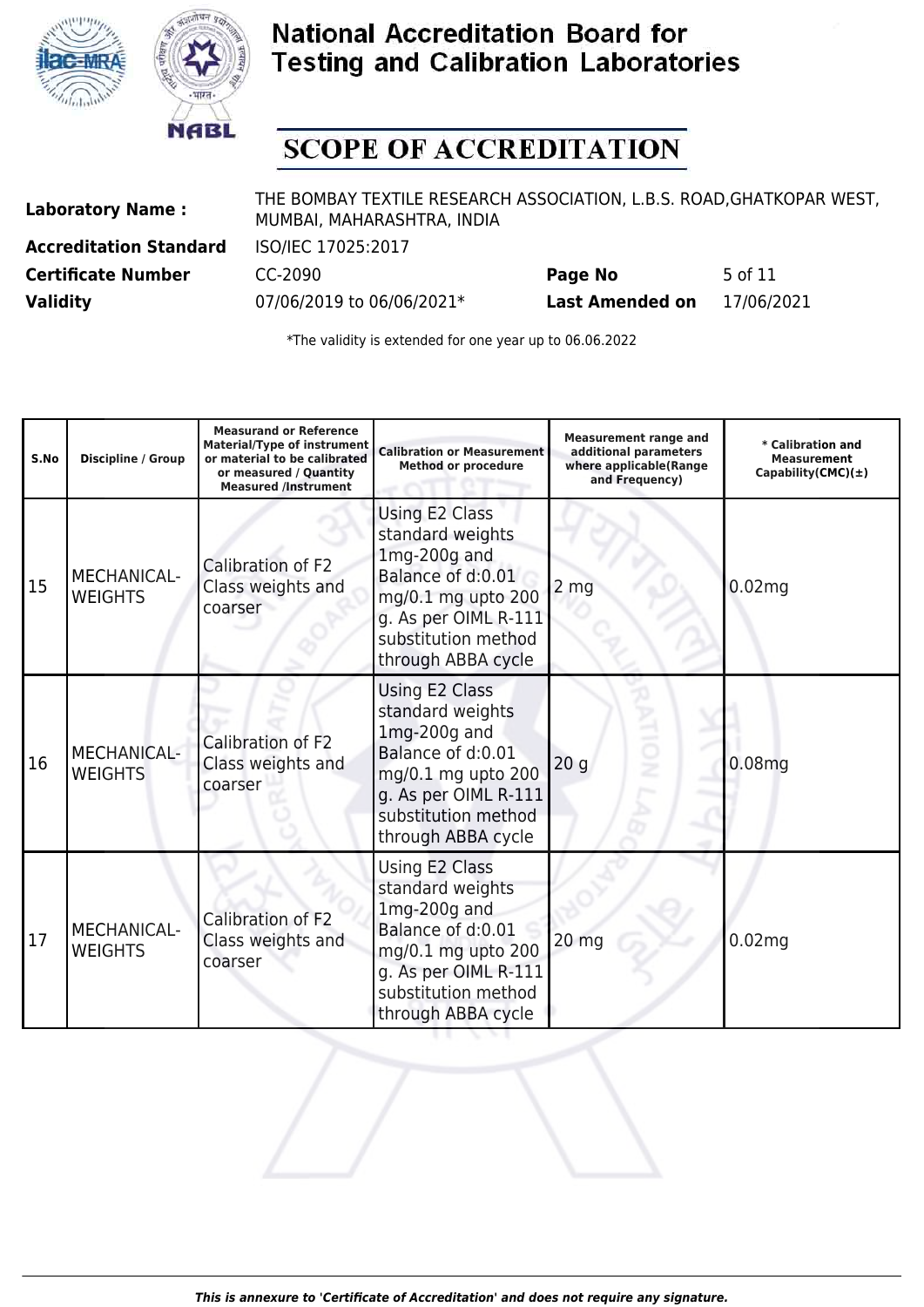



## **SCOPE OF ACCREDITATION**

**Laboratory Name :** THE BOMBAY TEXTILE RESEARCH ASSOCIATION, L.B.S. ROAD,GHATKOPAR WEST, MUMBAI, MAHARASHTRA, INDIA

**Accreditation Standard** ISO/IEC 17025:2017

**Certificate Number CC-2090 Page No** 6 of 11 **Validity** 07/06/2019 to 06/06/2021\* **Last Amended on** 17/06/2021

| S.No | Discipline / Group                   | <b>Measurand or Reference</b><br><b>Material/Type of instrument</b><br>or material to be calibrated<br>or measured / Quantity<br><b>Measured /Instrument</b> | <b>Calibration or Measurement</b><br><b>Method or procedure</b>                                                                                                      | <b>Measurement range and</b><br>additional parameters<br>where applicable(Range<br>and Frequency) | * Calibration and<br><b>Measurement</b><br>Capability(CMC) $(\pm)$ |
|------|--------------------------------------|--------------------------------------------------------------------------------------------------------------------------------------------------------------|----------------------------------------------------------------------------------------------------------------------------------------------------------------------|---------------------------------------------------------------------------------------------------|--------------------------------------------------------------------|
| 18   | <b>MECHANICAL-</b><br><b>WEIGHTS</b> | Calibration of F2<br>Class weights and<br>coarser                                                                                                            | Using E2 Class<br>standard weights<br>1mg-200g and<br>Balance of d:0.01<br>mg/0.1 mg upto 200<br>g. As per OIML R-111<br>substitution method<br>through ABBA cycle   | 200q                                                                                              | 0.3mg                                                              |
| 19   | <b>MECHANICAL-</b><br><b>WEIGHTS</b> | Calibration of F2<br>Class weights and<br>coarser                                                                                                            | Using E2 Class<br>standard weights<br>$1mg-200g$ and<br>Balance of d:0.01<br>mg/0.1 mg upto 200<br>g. As per OIML R-111<br>substitution method<br>through ABBA cycle | 200 mg                                                                                            | 0.03mg                                                             |
| 20   | MECHANICAL-<br><b>WEIGHTS</b>        | Calibration of F2<br>Class weights and<br>coarser                                                                                                            | Using E2 Class<br>standard weights<br>$1mg-200g$ and<br>Balance of d:0.01<br>mg/0.1 mg upto 200<br>g. As per OIML R-111<br>substitution method<br>through ABBA cycle | 5 <sub>g</sub>                                                                                    | 0.04 <sub>mg</sub>                                                 |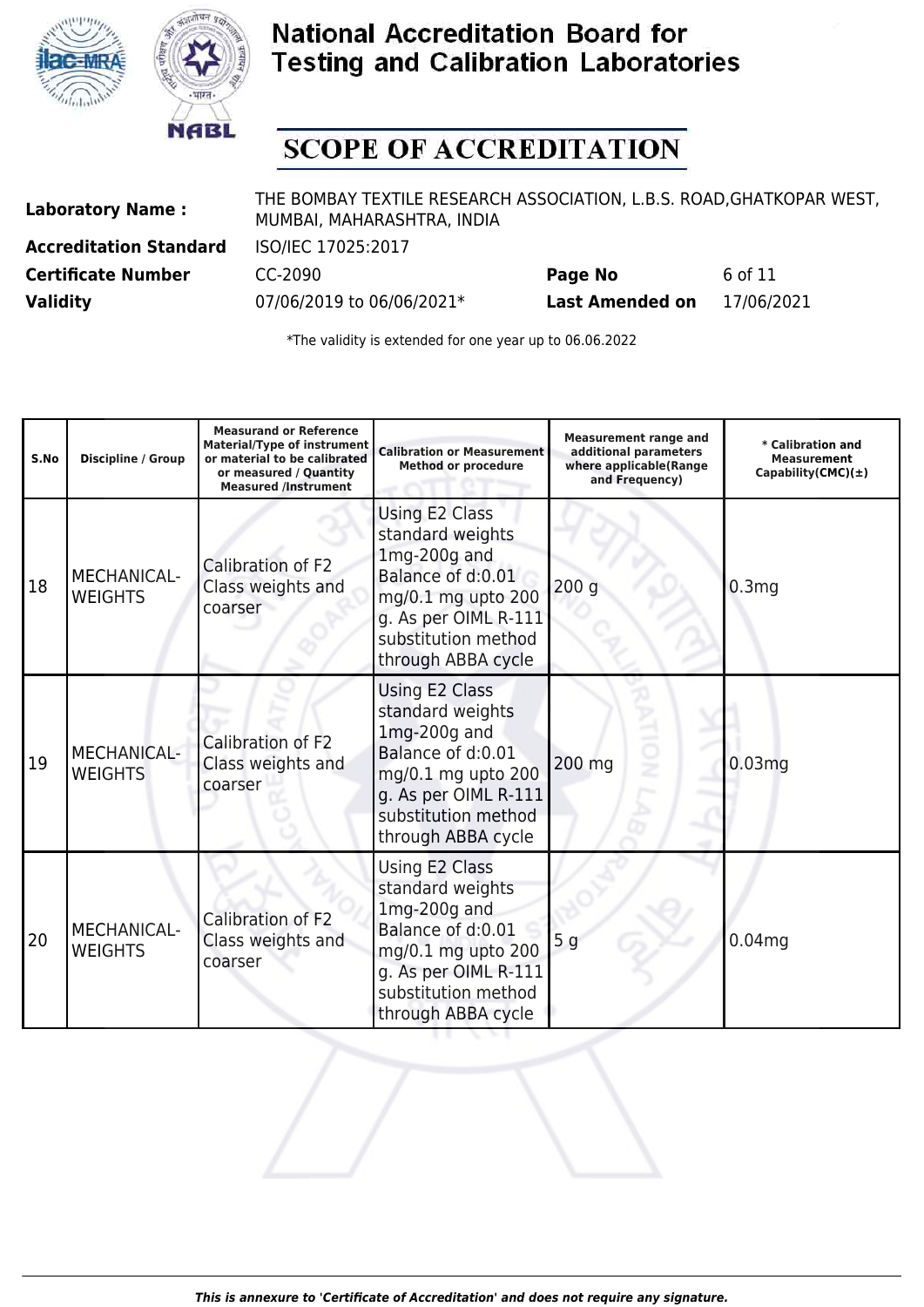



# **SCOPE OF ACCREDITATION**

**Laboratory Name :** THE BOMBAY TEXTILE RESEARCH ASSOCIATION, L.B.S. ROAD,GHATKOPAR WEST, MUMBAI, MAHARASHTRA, INDIA

**Accreditation Standard** ISO/IEC 17025:2017

**Certificate Number CC-2090 Page No** 7 of 11 **Validity** 07/06/2019 to 06/06/2021\* **Last Amended on** 17/06/2021

| S.No | Discipline / Group                   | <b>Measurand or Reference</b><br><b>Material/Type of instrument</b><br>or material to be calibrated<br>or measured / Ouantity<br><b>Measured /Instrument</b> | <b>Calibration or Measurement</b><br><b>Method or procedure</b>                                                                                                             | <b>Measurement range and</b><br>additional parameters<br>where applicable(Range<br>and Frequency) | * Calibration and<br><b>Measurement</b><br>Capability(CMC) $(\pm)$ |
|------|--------------------------------------|--------------------------------------------------------------------------------------------------------------------------------------------------------------|-----------------------------------------------------------------------------------------------------------------------------------------------------------------------------|---------------------------------------------------------------------------------------------------|--------------------------------------------------------------------|
| 21   | MECHANICAL-<br><b>WEIGHTS</b>        | Calibration of F2<br>Class weights and<br>coarser                                                                                                            | <b>Using E2 Class</b><br>standard weights<br>$1mg-200g$ and<br>Balance of d:0.01<br>mg/0.1 mg upto 200<br>g. As per OIML R-111<br>substitution method<br>through ABBA cycle | 5 <sub>mg</sub>                                                                                   | 0.02 <sub>mg</sub>                                                 |
| 22   | <b>MECHANICAL-</b><br><b>WEIGHTS</b> | Calibration of F2<br>Class weights and<br>coarser                                                                                                            | Using E2 Class<br>standard weights<br>$1mg-200g$ and<br>Balance of d:0.01<br>mg/0.1 mg upto 200<br>g. As per OIML R-111<br>substitution method<br>through ABBA cycle        | 50 <sub>g</sub>                                                                                   | 0.09 <sub>mg</sub>                                                 |
| 23   | MECHANICAL-<br><b>WEIGHTS</b>        | Calibration of F2<br>Class weights and<br>coarser                                                                                                            | Using E2 Class<br>standard weights<br>$1mg-200g$ and<br>Balance of d:0.01<br>mg/0.1 mg upto 200<br>g. As per OIML R-111<br>substitution method<br>through ABBA cycle        | 50 mg                                                                                             | 0.02 <sub>mg</sub>                                                 |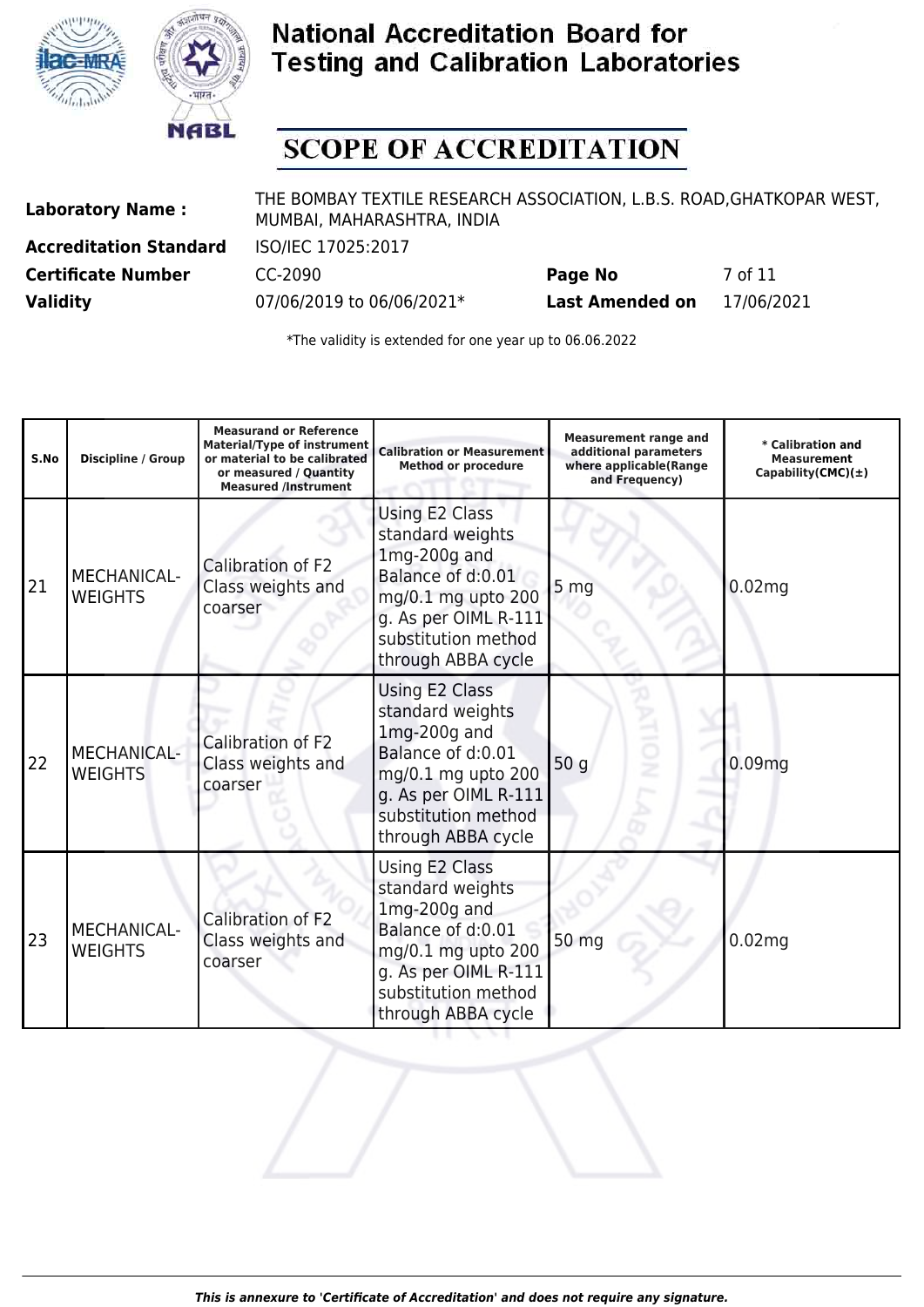



## **SCOPE OF ACCREDITATION**

**Laboratory Name :** THE BOMBAY TEXTILE RESEARCH ASSOCIATION, L.B.S. ROAD,GHATKOPAR WEST, MUMBAI, MAHARASHTRA, INDIA

**Accreditation Standard** ISO/IEC 17025:2017

**Certificate Number CC-2090 Page No** 8 of 11 **Validity** 07/06/2019 to 06/06/2021\* **Last Amended on** 17/06/2021

| S.No | <b>Discipline / Group</b>            | <b>Measurand or Reference</b><br><b>Material/Type of instrument</b><br>or material to be calibrated<br>or measured / Quantity<br><b>Measured /Instrument</b> | <b>Calibration or Measurement</b><br><b>Method or procedure</b>                                                                                                    | <b>Measurement range and</b><br>additional parameters<br>where applicable(Range<br>and Frequency) | * Calibration and<br><b>Measurement</b><br>Capability(CMC) $(\pm)$ |
|------|--------------------------------------|--------------------------------------------------------------------------------------------------------------------------------------------------------------|--------------------------------------------------------------------------------------------------------------------------------------------------------------------|---------------------------------------------------------------------------------------------------|--------------------------------------------------------------------|
| 24   | MECHANICAL-<br><b>WEIGHTS</b>        | Calibration of F2<br>Class weights and<br>coarser                                                                                                            | Using E2 Class<br>standard weights<br>1mg-200g and<br>Balance of d:0.01<br>mg/0.1 mg upto 200<br>g. As per OIML R-111<br>substitution method<br>through ABBA cycle | 500 mg                                                                                            | 0.03mg                                                             |
| 25   | <b>MECHANICAL-</b><br><b>WEIGHTS</b> | Calibration of M1<br>Class weights and<br>coarser                                                                                                            | Using F1 Class<br>standard weights<br>and Weighing<br>Balances of d:0.01<br>g/3 kg As per OIML<br>R-111 substitution<br>method through<br>ABBA cycle               | 1 <sub>kg</sub>                                                                                   | 10 <sub>mg</sub>                                                   |
| 26   | MECHANICAL-<br><b>WEIGHTS</b>        | Calibration of M1<br>Class weights and<br>coarser                                                                                                            | Using F1 Class<br>standard weights<br>and Weighing<br>Balances of d:0.01<br>g/3 kg As per OIML<br>R-111 substitution<br>method through<br><b>ABBA cycle</b>        | 2 kg                                                                                              | 30 <sub>mg</sub>                                                   |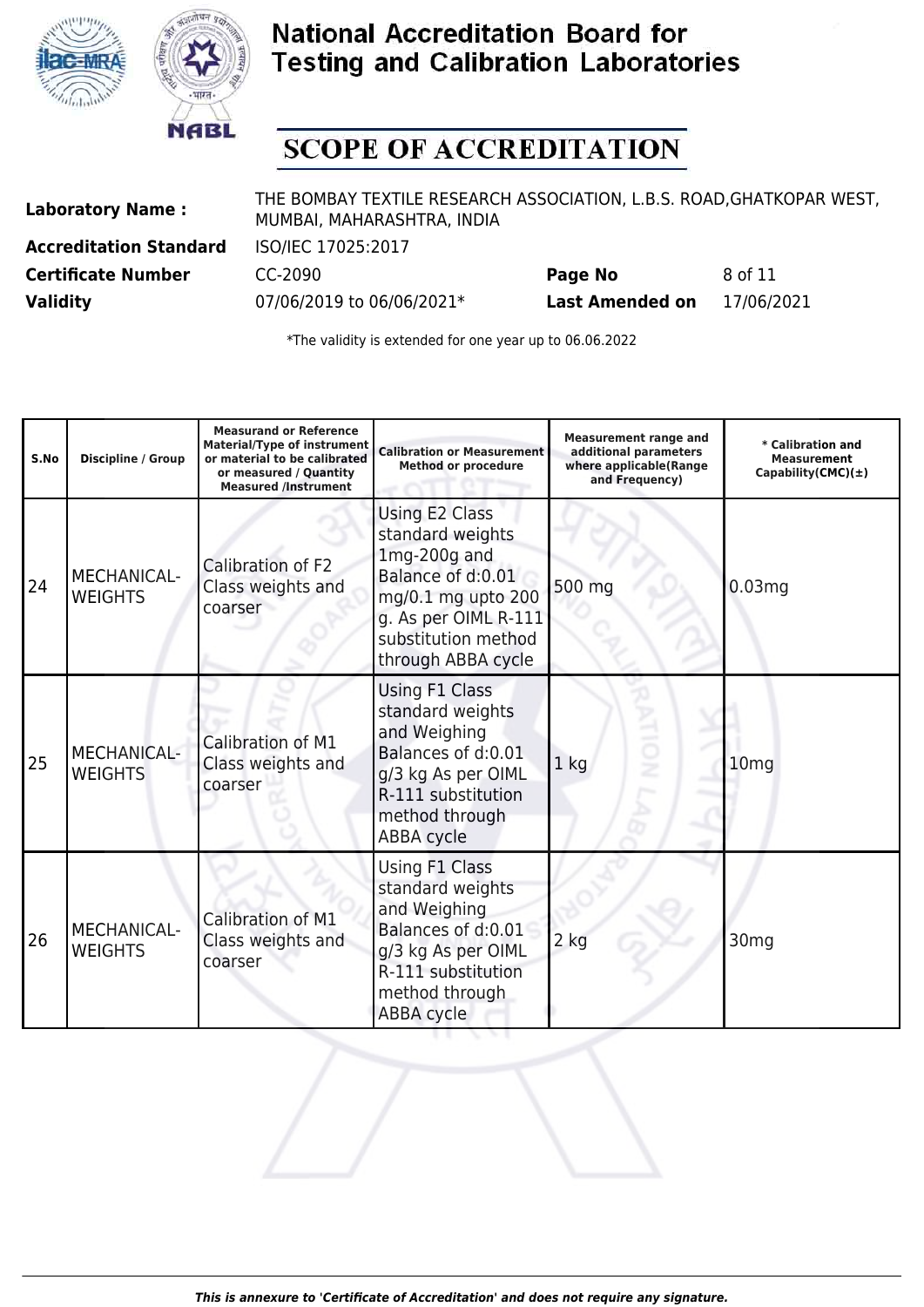



# **SCOPE OF ACCREDITATION**

**Laboratory Name :** THE BOMBAY TEXTILE RESEARCH ASSOCIATION, L.B.S. ROAD,GHATKOPAR WEST, MUMBAI, MAHARASHTRA, INDIA

**Accreditation Standard** ISO/IEC 17025:2017

**Certificate Number** CC-2090 **Page No** 9 of 11 **Validity** 07/06/2019 to 06/06/2021\* **Last Amended on** 17/06/2021

| S.No | <b>Discipline / Group</b>            | <b>Measurand or Reference</b><br><b>Material/Type of instrument</b><br>or material to be calibrated<br>or measured / Quantity<br><b>Measured /Instrument</b> | <b>Calibration or Measurement</b><br><b>Method or procedure</b>                                                                                              | <b>Measurement range and</b><br>additional parameters<br>where applicable(Range<br>and Frequency) | * Calibration and<br><b>Measurement</b><br>Capability(CMC) $(\pm)$ |
|------|--------------------------------------|--------------------------------------------------------------------------------------------------------------------------------------------------------------|--------------------------------------------------------------------------------------------------------------------------------------------------------------|---------------------------------------------------------------------------------------------------|--------------------------------------------------------------------|
| 27   | <b>MECHANICAL-</b><br><b>WEIGHTS</b> | Calibration of M1<br>Class weights and<br>coarser                                                                                                            | Using F1 Class<br>standard weights<br>and Weighing<br>Balances of d:0.1 g/<br>5 kg. As per OIML<br>R-111 substitution<br>method through<br><b>ABBA</b> cycle | $5$ kg                                                                                            | 100 <sub>mg</sub>                                                  |
| 28   | <b>MECHANICAL-</b><br><b>WEIGHTS</b> | Calibration of M1<br>Class weights and<br>coarser                                                                                                            | Using F1 Class<br>standard weights<br>and Weighing<br>Balances of d:0.01<br>g/3 kg As per OIML<br>R-111 substitution<br>method through<br><b>ABBA</b> cycle  | 500 g<br>ż                                                                                        | 20 <sub>mg</sub>                                                   |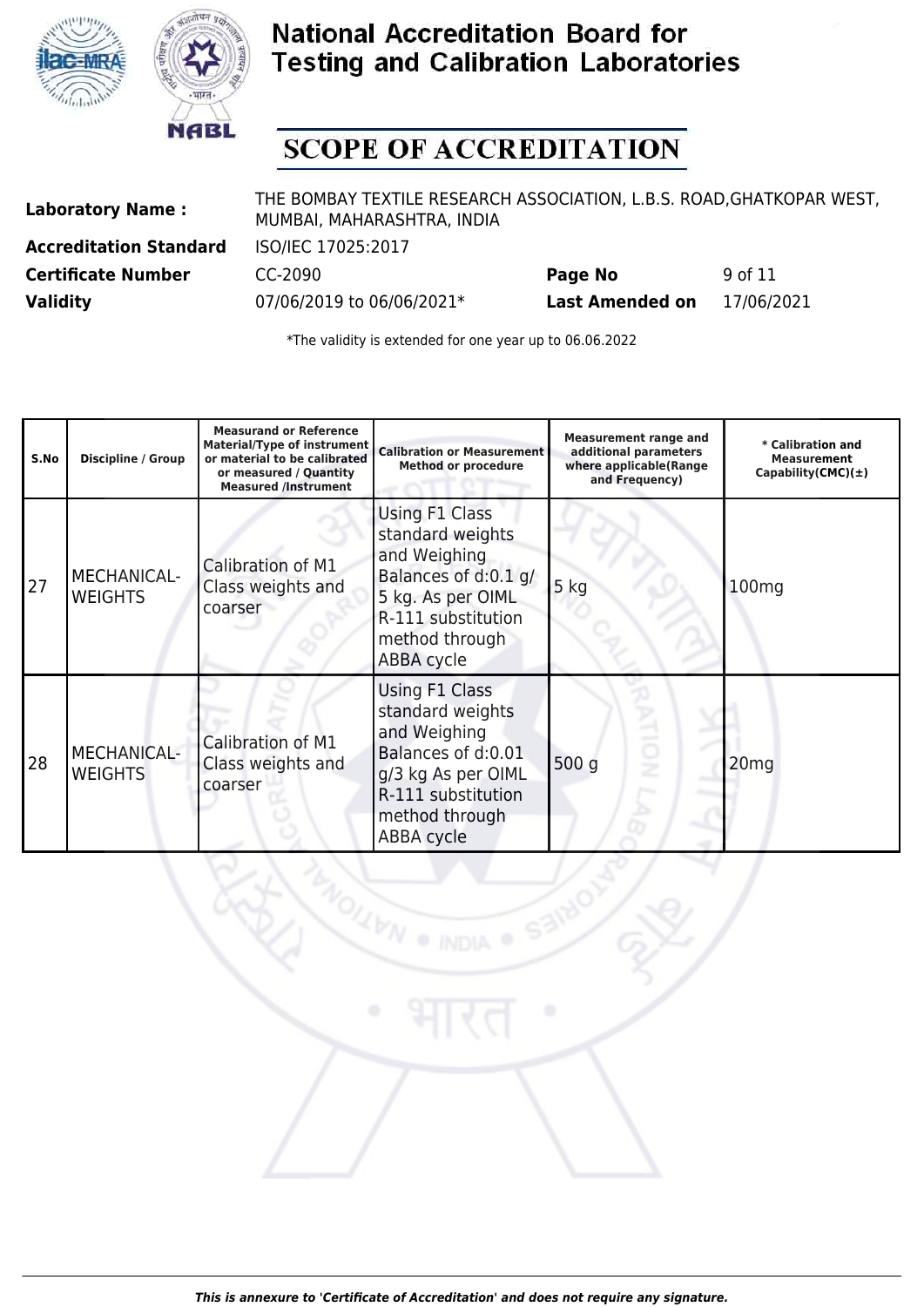



## **SCOPE OF ACCREDITATION**

**Laboratory Name :** THE BOMBAY TEXTILE RESEARCH ASSOCIATION, L.B.S. ROAD,GHATKOPAR WEST, MUMBAI, MAHARASHTRA, INDIA

**Accreditation Standard** ISO/IEC 17025:2017

**Certificate Number** CC-2090 **Page No** 10 of 11 **Validity** 07/06/2019 to 06/06/2021\* **Last Amended on** 17/06/2021

| S.No      | <b>Discipline / Group</b>                                                   | <b>Measurand or Reference</b><br><b>Material/Type of instrument</b><br>or material to be calibrated<br>or measured / Quantity<br><b>Measured /Instrument</b> | <b>Calibration or Measurement</b><br><b>Method or procedure</b>                                                      | <b>Measurement range and</b><br>additional parameters<br>where applicable(Range<br>and Frequency) | $\ast$ Calibration and<br><b>Measurement</b><br>Capability(CMC) $(\pm)$ |
|-----------|-----------------------------------------------------------------------------|--------------------------------------------------------------------------------------------------------------------------------------------------------------|----------------------------------------------------------------------------------------------------------------------|---------------------------------------------------------------------------------------------------|-------------------------------------------------------------------------|
|           |                                                                             |                                                                                                                                                              | <b>Site Facility</b>                                                                                                 |                                                                                                   |                                                                         |
| $\vert$ 1 | <b>MECHANICAL-</b><br><b>WEIGHING</b><br><b>SCALE AND</b><br><b>BALANCE</b> | <b>Mass Electronic</b><br>Weighing Balance d<br>$= 0.01$ g.                                                                                                  | Using E2 Class<br>standard weights 1<br>mg to 200 g and 500<br>g to 5 kg, F1 Class<br>weights, as per OIML<br>$R-76$ | 500 mg to 3 kg                                                                                    | 20mg                                                                    |
| 2         | <b>MECHANICAL-</b><br><b>WEIGHING</b><br><b>SCALE AND</b><br><b>BALANCE</b> | <b>Mass Electronic</b><br>Weighing Balance d<br>$= 0.1$ g Calibration<br>of Class 2 Weighing<br><b>Balance and coarser</b>                                   | Using E2 Class<br>standard weights 1<br>mg to 200 g and 500<br>g to 5 kg, F1 Class<br>weights as per OIML<br>$R-76$  | 1 g to 5 kg                                                                                       | 200 <sub>mg</sub>                                                       |
| 3         | <b>MECHANICAL-</b><br><b>WEIGHING</b><br><b>SCALE AND</b><br><b>BALANCE</b> | <b>Mass Electronic</b><br>Weighing Balance d<br>$= 0.1$ mg.<br><b>Calibration of Class</b><br>1 Weighing Balance<br>and coarser                              | Using E2 Class<br>standard weights 1<br>mg to 200 g as per<br>OIML R-76                                              | 10 mg to 200 g                                                                                    | 0.3 <sub>mg</sub>                                                       |
| 4         | <b>MECHANICAL-</b><br><b>WEIGHING</b><br><b>SCALE AND</b><br><b>BALANCE</b> | <b>WEIGHING BALANCE</b><br>$d = 0.01$ mg                                                                                                                     | USING E2 CLASS<br><b>STANDARD</b><br>WEIGHTS 1 mg TO<br>200 g AS PER OIML R<br>76                                    | $1$ mg to 80 g                                                                                    | 0.03 <sub>mg</sub>                                                      |